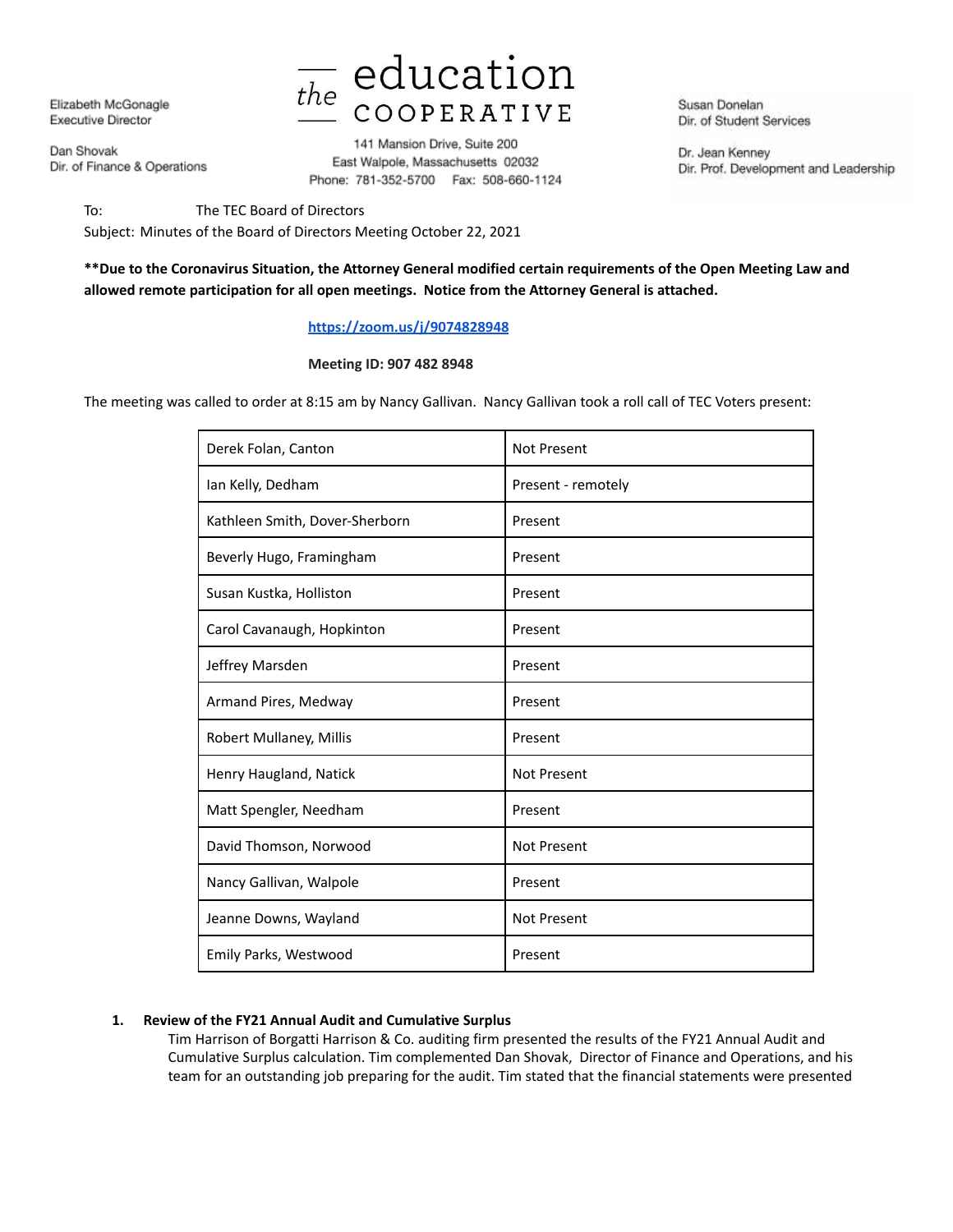fairly in all material respects which he explained is a "clean opinion, the best you can get." Tim Reviewed the report with the Board and shared that the total revenues for TEC for fiscal 2021 were \$11,046, 901, an increase of \$1758,602 or an 18.96% increase over fiscal 2020. Total expenses were \$11,247,656, an increase of \$1,524,253, a 15.67% increase over fiscal 2020, primarily due to an increase in the OPEB liability in the amount of \$1,227,100. Overall, TEC had a good year. Tim advised that TEC consider increasing the annual contribution into the OPEB Trust to a more substantial amount than \$10,000 in order to reduce our OPEB liability, something he has seen other collaboratives do.

Tim reported that the Cumulative Surplus as of June 30, 2021 was \$2,042,994. The Cumulative Surplus Percentage was 23.85% which is below the Excess Cumulative Surplus Percentage of 25% therefore TEC does not need to return funds to our member districts.

Beverly Hugo congratulated TEC on the excellent work, and Nancy Gallivan thanked Dan Shovak and the entire team for their work. Nancy asked if there were any questions. Hearing none, Nancy Gallivan asked for a motion to approve the FY21 Annual Audit and Cumulative Surplus. A motion was made Beverly Hugo and Jeff Marsden seconded the motion. The Board voted to approve in the Roll Call Vote a recorded below :

| Ian Kelly, Dedham              | Yes |
|--------------------------------|-----|
| Kathleen Smith, Dover Sherborn | Yes |
| Beverly Hugo, Framingham       | Yes |
| Susan Kustka, Holliston        | Yes |
| Carol Cavanaugh, Hopkinton     | Yes |
| Jeff Marsden, Medfield         | Yes |
| Armand Pires, Medway           | Yes |
| Robert Mullaney, Millis        | Yes |
| Matt Spengler, Needham         | Yes |
| Nancy Gallivan, Walpole        | Yes |
| Emily Parks, Westwood          | Yes |

## **2. Approval of September 24, 2021 Minutes and Acceptance of Donations:**

Nancy Gallivan asked for a motion to approve the September 24, 2021 Minutes and the Approval of Donations. Emily Parks made a motion to approve the Minutes and Donations. Kathleen Smith seconded the motion and the Board voted to approve in the Roll Call Vote a recorded below :

| Ian Kelly, Dedham              | Yes |
|--------------------------------|-----|
| Kathleen Smith, Dover Sherborn | Yes |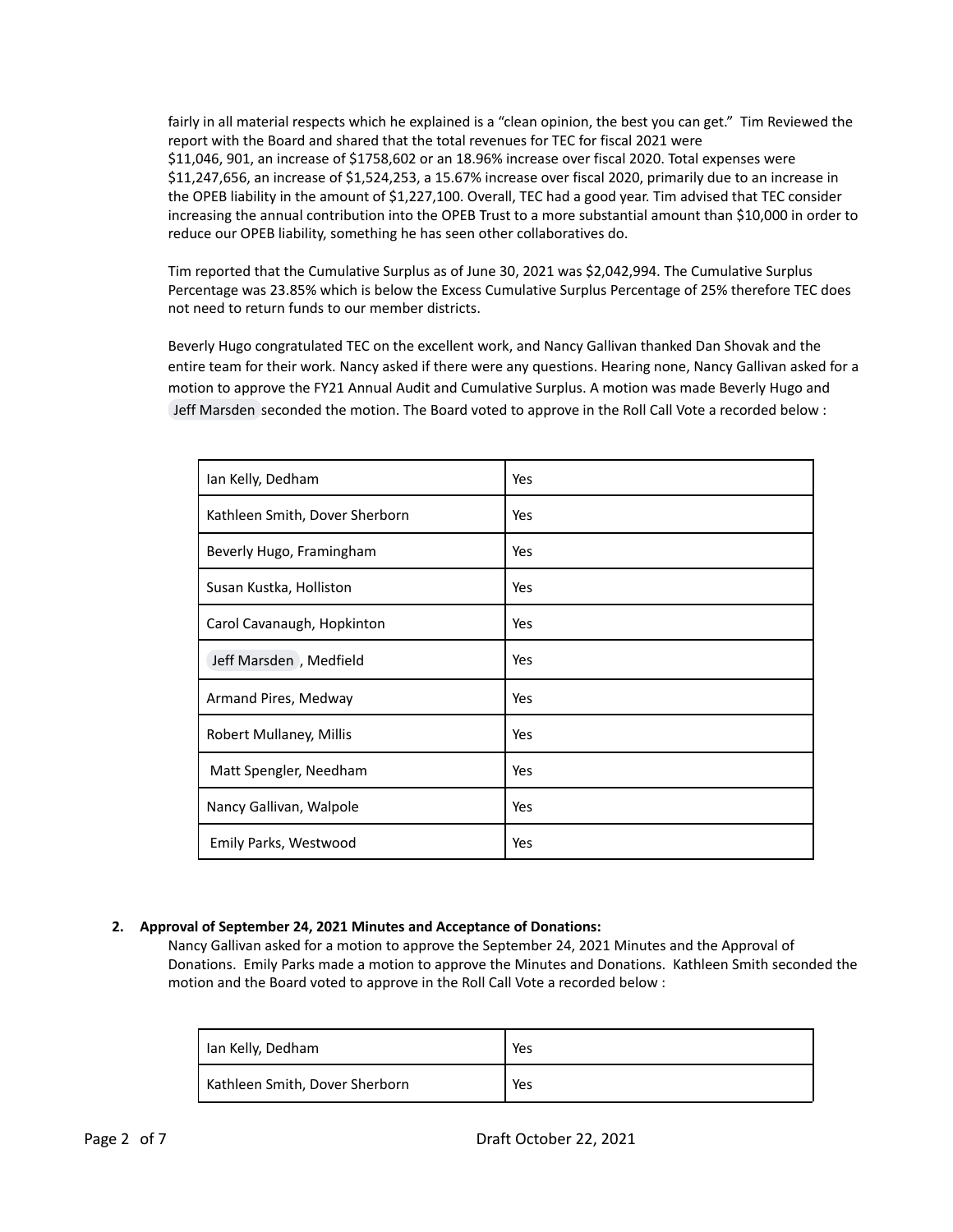| Beverly Hugo, Framingham   | Yes |
|----------------------------|-----|
| Susan Kustka, Holliston    | Yes |
| Carol Cavanaugh, Hopkinton | Yes |
| Jeff Marsden, Medfield     | Yes |
| Armand Pires, Medway       | Yes |
| Robert Mullaney, Millis    | Yes |
| Matt Spengler, Needham     | Yes |
| Nancy Gallivan, Walpole    | Yes |
| Emily Parks, Westwood      | Yes |

#### **3. Personnel Update and Personnel Policy Update**

Liz McGonagle presented the Personnel Update which included details of the staffing changes in September and October, 2021. Nancy Gallivan asked if there were any questions. Liz then presented 3 proposed changes to the TEC Personnel Manual. First, TEC's retiree health insurance policy needed one more correction, to strike the eligibility restriction of "working at least 35 hours a week" since TEC offers health insurance to employees working 20 hours or more a week. Next Liz proposed to remove all 7D references for employees driving TEC vans and replace it with the current Annual Van Driver Endorsement policy that is currently in practice. Finally, Liz proposed clarifying the language for Emergency School Closings policy to include remote teaching and learning and/or working from home as an alternative on those days. Liz asked if there were any questions. Nancy Gallivan also asked if there were any questions. Hearing none, Nancy asked for a motion to approve the Personnel Update and Proposed Personnel Policy changes.

Beveral Hugo made a motion to approve the Personnel Updates as presented. The motion was seconded by Jeff Marsden. A roll call vote was taken as follows:

| Ian Kelly, Dedham              | Yes |
|--------------------------------|-----|
| Kathleen Smith, Dover Sherborn | Yes |
| Beverly Hugo, Framingham       | Yes |
| Susan Kustka, Holliston        | Yes |
| Carol Cavanaugh, Hopkinton     | Yes |
| Jeff Marsden, Medfield         | Yes |
| Armand Pires, Medway           | Yes |
| Robert Mullaney, Millis        | Yes |
| Matt Spengler, Needham         | Yes |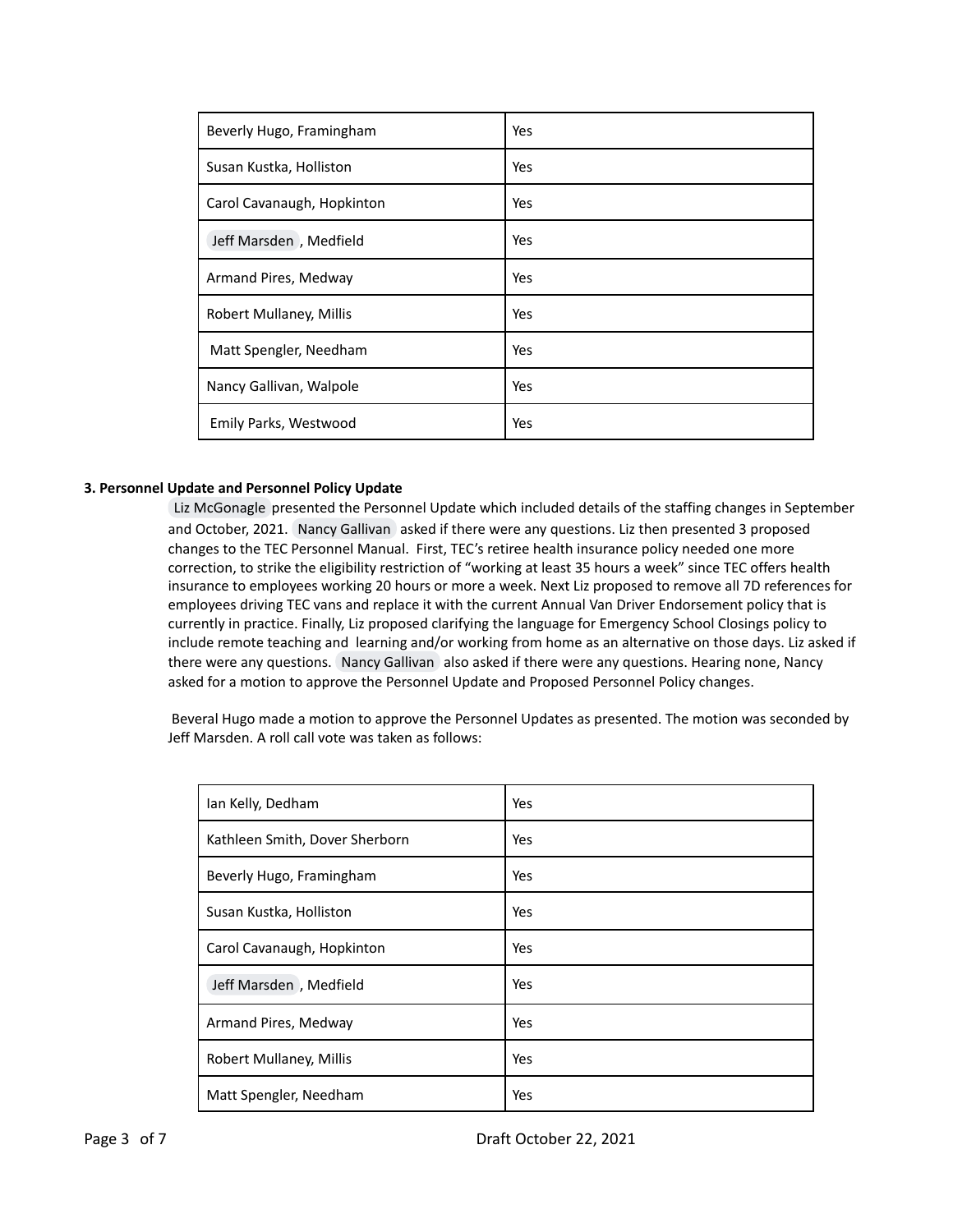| Nancy Gallivan, Walpole | Yes |
|-------------------------|-----|
| Emily Parks, Westwood   | Yes |

## **4. Executive Directors Update**

Liz McGonagle informed the Board that TEC hosted several on-campus events for students and families last week including a Fall Festival and Art Show which everyone enjoyed.

Liz reported that through the work of MOEC, DESE had provided some discretionary ESSERII funds to collaboratives to reimburse their PPE expenses at a rate of 75%. TEC will receive a check for \$90,242,86.

Liz thanked the Board for their support and asked if there were any other questions. Hearing none, Nancy Gallivan asked for a motion to adjourn the meeting. Armand PIres made a motion to adjourn the meeting. Jeff Marsden seconded the motion. The meeting was adjourned at 8:45am.

| Ian Kelly, Dedham              | Yes |
|--------------------------------|-----|
| Kathleen Smith, Dover Sherborn | Yes |
| Beverly Hugo, Framingham       | Yes |
| Susan Kustka, Holliston        | Yes |
| Carol Cavanaugh, Hopkinton     | Yes |
| Jeff Marsden, Medfield         | Yes |
| Armand Pires, Medway           | Yes |
| Robert Mullaney, Millis        | Yes |
| Matt Spengler, Needham         | Yes |
| Nancy Gallivan, Walpole        | Yes |
| Emily Parks, Westwood          | Yes |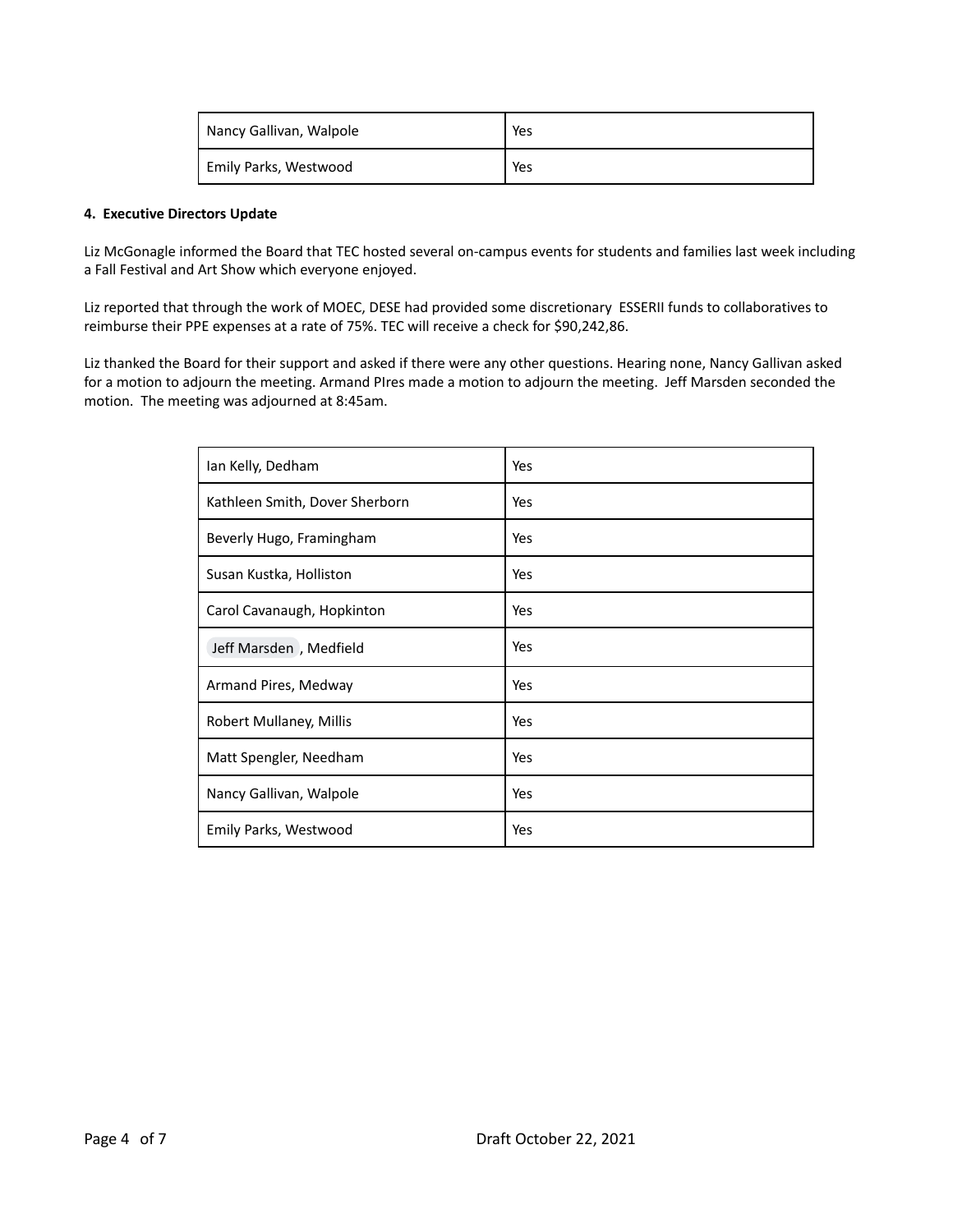education COOPERATIVE

Janet Griffin <jgriffin@tec-coop.org>

# Update on the Open Meeting Law and COVID-19 2 messages

**Attorney General's Division of Open Government** Thu, Mar 12, 2020 at <OpenMeeting@state.ma.us> 9:54 PM Reply-To: Attorney General's Division of Open Government <OpenMeeting@state.ma.us> To: jgriffin@tec-coop.org

View this email in your browser



# **Update from the Division of Open Government**

On March 12, 2020, Governor Baker issued an Executive Order modifying certain requirements of the Open Meeting Law, to enable public bodies to carry out their responsibilities while adhering to public health recommendations regarding social distancing.

The Executive Order relieves public bodies from the requirement in the Open Meeting Law that meetings be conducted in a public place that is open and physically accessible to the public, provided that the public body makes provision to ensure public access to the deliberations of the public body through adequate, alternative means. "Adequate, alternative means" may include, without limitation, providing public access through telephone, internet, or satellite enabled audio or video conferencing or any other technology that enables the public to clearly follow the proceedings of the public body in real